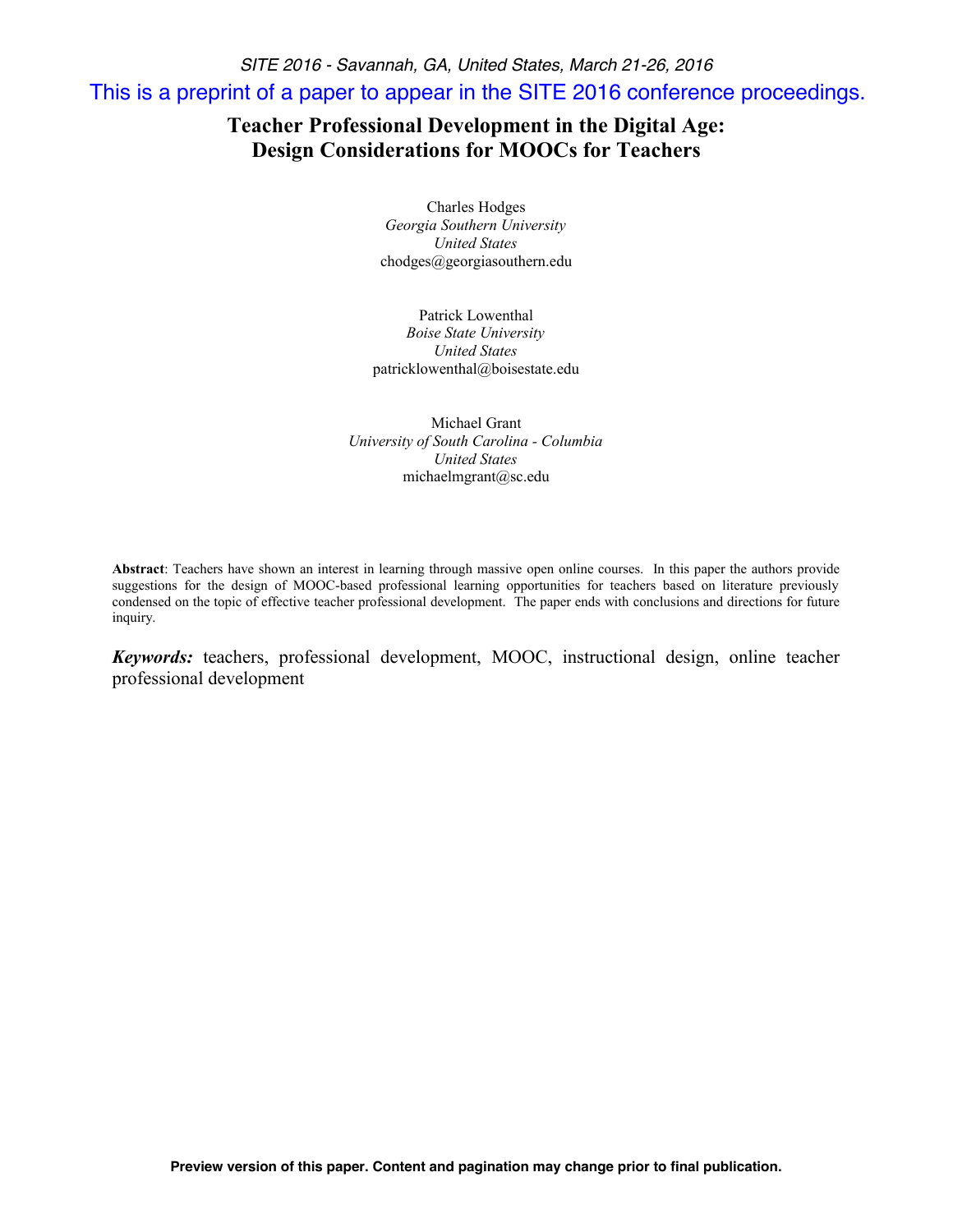## **Introduction**

Massive open online courses (MOOCs) have been a topic of debate in higher education the past few years. For some time now, this debate primarily consisted of only two perspectives. On one side, there were people who fully believed in MOOCs and saw them as the future of higher education (Car, 2013; Pappano, 2012); on the other side, there were people who were highly skeptical and critical of MOOCs (Bebell & Peterson, 2015; Carbone, 2014; Pence, 2014).

Many higher education faculty members, even those with years of experiences teaching online, found themselves on the side of the skeptics (Lowenthal & Hodges, 2015). As the hype surrounding MOOCs has decreased, though, some researchers have argued that MOOCs *can* be designed to provide a positive learning experience, one that is comparable to many face-to-face learning experiences offered at colleges and universities in the United States (e.g. Glance, Forsey, & Riley, 2013; Lowenthal & Hodges, 2015; also see Straumsheim, 2015). Recognizing the pedagogical affordances of MOOCs, others have begun to see the potential of MOOCs not as a way to disrupt formal higher education, but rather as a way to improve and extend current professional development practices (Manning, Morrison, & McIlroy, 2014; Hodges, 2015); in fact, some major efforts are currently underway to deliver teacher professional development via MOOCs (Kleiman, Wolf, & Frye, 2013, 2015).

Despite the potential of MOOCs, not all MOOCs are designed well (Lowenthal & Hodges, 2015) or are appropriate for teacher professional development (Kleiman, Wolf, & Frye, 2015). There are likely a few reasons for the observed design flaws, or design mis-match for teacher professional development. First, many MOOCs, in our experience, seem to have an identity problem; they are a mix between a large face-to-face class that is dominated by lectures and exams, and a short self-paced online professional development workshop (Koedinger & Kim, Jia, McLaughlin, & Bier, 2015; Lowenthal, Perkins, Hetrick, & Hofegartner, 2015). Second, many MOOCs are not designed specifically for teacher professional development by instructional designers with experience in teacher education (see Kleiman, Wolf, & Frye, 2015 for a related discussion). Given trends to offer teacher professional development in MOOC formats and some of the perceived problems with how MOOCs are currently designed, we have suggested guidelines for the design of MOOCs for teacher professional development. In the what follows we present the design guidelines we created based on our previous experience designing online instruction, our previous work on good practice for teacher professional development (Hodges, Grant, & Polly, 2013), and previous literature on professional development (Garet, Porter, Desimone, Briman, & Yoon, 2001).

### **Background of Teacher Professional Development**

The body of knowledge recognized and accepted by professionals in any field of study is often evolving, as are the policies and procedures within organizations and government agencies (Hodges, 2015). This is especially true in Education. In many states, teachers are required to complete a set number of hours of professional development over specified time periods to maintain their teaching license/certification (e.g. State of Virginia, 2015). The main purposes for this requirement is so that teachers are up to date with their content knowledge and pedagogical methods. Some teachers meet this requirement by taking traditional for-credit college courses, while others attend workshops and earn professional development hours (e.g., CEUs or PLUs). However, in addition to state mandated continued learning, teachers across the U.S. also often attend a number of school sponsored professional development workshops (i.e., in-service training) each year. In fact, *Time* magazine reports that over 1 billion dollars are spent annually on teacher professional development (Tepe, 2015).

One of the issues teachers and principals face is identifying a good time for professional development; teachers often have limited time outside of the classroom when they are available for professional development (Yamagata-Lynch, 2003). Due to this time constraint, many teachers find themselves only attending short professional development workshops that can be completed in less than a day. Kleiman, Wolf, and Frye (2015) point out that "typically, these workshops provide information through 'sit and listen' presentations that, as research repeatedly demonstrates, may increase awareness of changing expectations, but do not lead to changes in educational practices or improvements in student achievement" (p. 230). The rise of the Internet, and increasing ubiquitous nature of social media and online learning combined with the limitations of traditional forms of professional development has led school systems and educators explore ways to experience professional development online. We will briefly describe some of these new ways to seek professional development in the following paragraphs.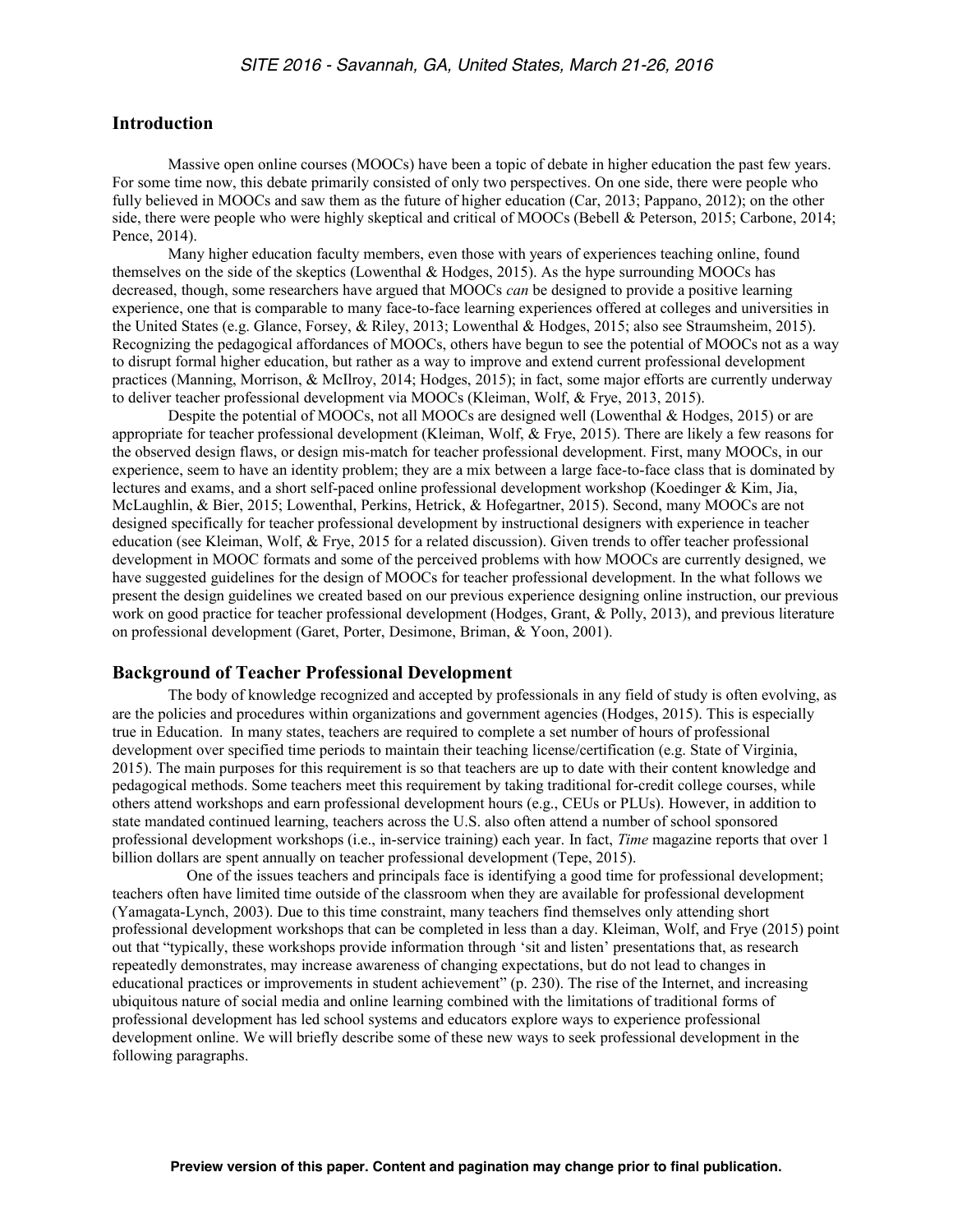### **Asynchronous and Synchronous Online Professional Development**

Asynchronous, online professional development refers to online professional development experiences where the participants are not online at the same time with their fellow participants or the leader/facilitator of the experience. Synchronous, online professional development refers to experiences where the participants and facilitators are online together at the same time, but most likely not all at the same physical location. As enrollments in for-credit, asynchronous online courses have increased over the years, and more and more educators began completing courses and degree programs online, people began to experiment with offering professional development workshops online in an asynchronous format. The attraction of this type of professional development is largely because it can be taken at anytime, from anyplace; it also can be offered over time and can address some of the limitations of one-time workshops. Despite the benefits of offering professional development in this format, it suffers from some drawbacks; for example, a notable drawback is the fact that prolonged online professional development may suffer attrition for a host of reasons.

While asynchronous online professional development has gained some ground over the years, live synchronous online professional development has grown in recent years due in part to less expensive tools being available for the delivery of it via simple video conferencing options, and the increased availability of increased Internet bandwidth more easily supporting this type of interaction. The main benefits of this type of online professional development are that it can be done from any place, it can be recorded for others to watch who cannot attend (almost automatically creating an asynchronous offering), and it can be broadcast to large groups of teachers (e.g., an entire district). Still, this type of professional development is often too short, lacks meaningful collaboration, and is restricted to a certain time of day.

### **Social Networking and Personal Learning Networks**

Online professional development, whether asynchronous or synchronous, is an organized effort; the online workshops or webinars have to be designed, developed, and delivered. Hodges (2015) describes how some professionals construct their own, informal professional development, through the choosing, adapting, or constructing professional development experiences from available resources online. For instance, educators use applications like Twitter and Facebook to engage in ongoing professional development (e.g. Ferriter, 2010; Forte, Humphreys, Park, 2012). In various ways they are developing personal learning networks, and increasingly may be doing so on mobile devices (Grant & Hsu, 2014). This type of professional development can be done from anywhere and at anytime. It empowers educators to decide when and how they engage with others. Thus, in many ways, this form of professional development is more of a form of lifelong learning and engaging in an ongoing community of practice than taking the occasional workshop. While the potential is there for this type of professional learning to be personalized, it is less structured and not easily documented for institutional purposes like renewing a teaching license/certification. It also requires the time for self-direction, and purposeful self-regulation, necessary to develop trusted resources and to use them, which can be a challenge.

## **Massive Open Online Courses (MOOCs)**

Various types of MOOC experience are beginning to be recognized (e.g. cMOOC, xMOOC, TOOC). For the purposes of the present discussion we will use the term "MOOC" an umbrella term and will define it as Greene, Oswald, and Pomerantz (2015) describe most current MOOCs, "typically involv[ing] structured and sequenced teacher-led activities (e.g. videos, readings, problem-sets) coupled with online assessments and usually some venue for student interaction such as a discussion forum" (p. 927). For instance, in a recent examination of a MIT MOOC, researchers found that 28 percent of the participants self-identified as teachers or former teachers (Seaton, Coleman, Daries, & Chuang, 2015). And while MOOC completion rates are low, Greene, Oswald, and Pomerantz (2015) found that prior level of schooling was a predictor of achievement in MOOCs; thus suggesting that teachers completing a MOOC for professional development might be more likely to complete it than other participants. MOOCs offer teachers and schools/districts an exciting format for teacher professional development online. In many cases MOOCs can be completed from anywhere and at anytime. Unlike other forms of online professional development, MOOCs have the ability to be more cost effective, engage a larger audience, and address nearly any topic. The problem, though, as pointed out earlier, is that despite the affordances of MOOCs, they are still in their infancy and often are not designed in an effective way to meaningfully engage teachers.

While each of these formats of professional development has their own strengths and weaknesses for teachers, we believe there are some exciting opportunities in offering professional development in a MOOC format.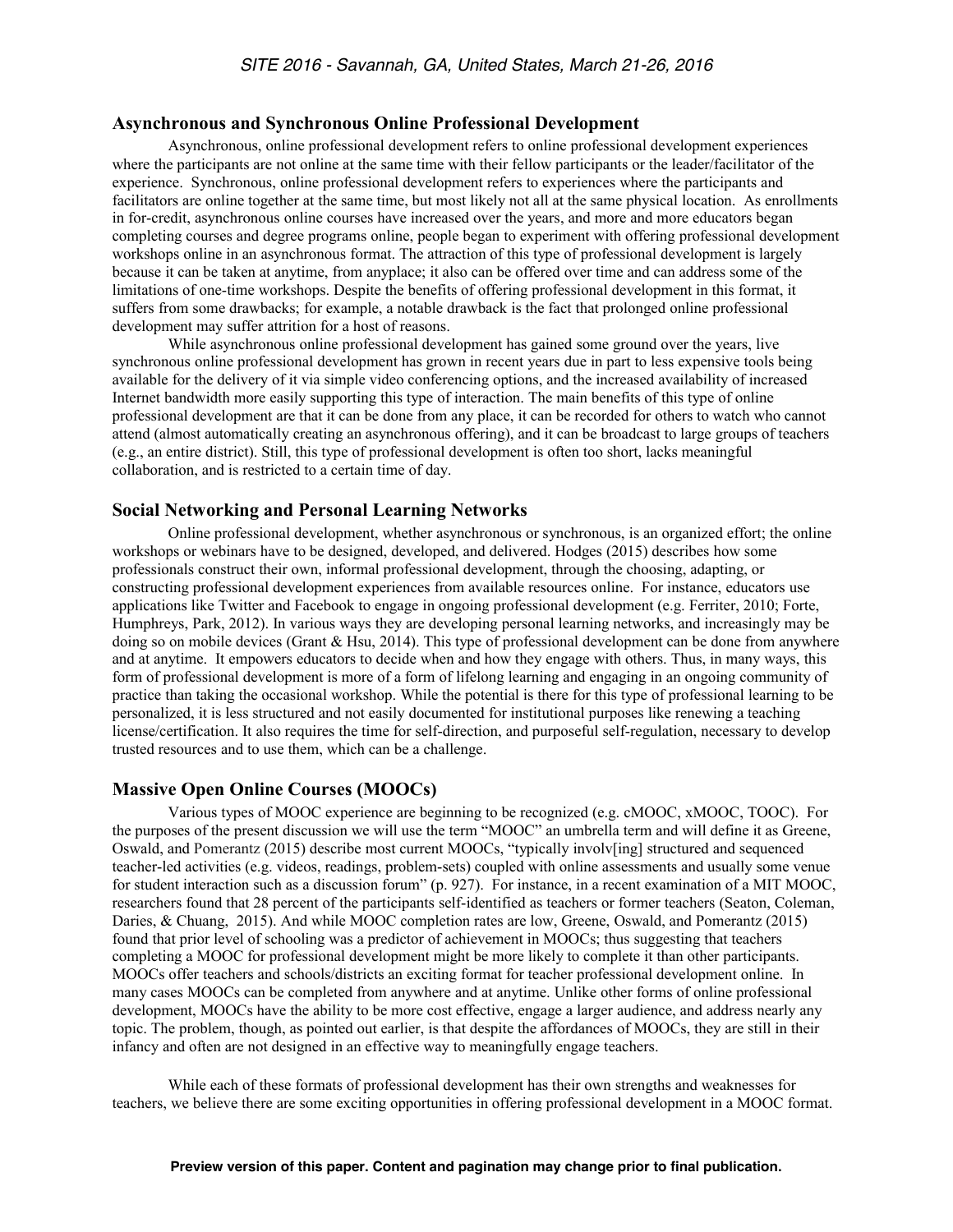However, we posit that much more forethought needs to be given in how MOOCs are designed for teacher professional development.

## **Guidelines for Designing MOOCs for Teacher Professional Development**

Throughout the rest of this paper, we describe six key design guidelines we created based on our previous experience designing online instruction, our previous work on good practice for teacher professional development (Hodges, Grant, & Polly, 2013), and previous literature on professional development (e.g., Garet, Porter, Desimone, Briman, & Yoon, 2001). We will describe how each of these guidelines can be used to design MOOCs for teacher professional development.

## **1. Active Learning including Hands on Instruction**

Research on professional development highlights the importance to engage teachers in active learning including hands-on instruction (Garet et al., 2001; Lawless & Pellegrino, 2007; Mouza, 2002-2003). In the context of MOOCs, this recommendation could be interpreted as a need for the learning experience to include authentic assignments, assignments that require the application of the skills or knowledge learned to real-world situations. Teachers experiencing professional development are typically teachers with their own classrooms. Provide teachers with opportunities to learn through authentic assignments that can be used immediately, or easily repurposed for use, in their classrooms. Design MOOCS for teacher professional development with activities that make this immediate use or repurposing, easy. The authenticity should provide an excellent motivator to encourage teachers to participate in professional learning.

## **2. Alignment with Specific Curricular Content and a Focus on Pedagogy**

Alignment with specific curricular content and focus on pedagogy (Penuel et al., 2007; Polly, Mims, Shepherd, & Inan, 2010) is an important aspect of teacher professional development. It makes the learning immediately identifiable as meaningful, and can add to the authenticity mentioned in item 1. Many states have their own standards, but there are many options to align MOOC offerings with easily recognizable standards such as the Common Core State Standards for English or Mathematics (http://www.corestandards.org/), the Next Generation Science Standards (http://www.nextgenscience.org/), or the National Educational Technology Standards (http://www.iste.org/standards).

Offer MOOCs on areas of high need for teachers. With the broad audience expected in a MOOC, a narrow area of need may not be possible, but the MOOC should be as focused as possible. There are large numbers of teachers, so even fairly focused MOOCs that may attract only small percentages of teacher, have the potential to attract massive enrollments. For example, instead of offering a MOOC on "math education", make sure it is clear to potential MOOC participants how your course aligns with state or national standards, or for which grade-levels of teachers that it might be appropriate.

## **3. Collaborations**

As noted in Greene, Oswald, and Pomerantz (2015), typical MOOCs include some aspect of student interaction. Collaboration is recommended for teacher professional development (Vescio, Ross, & Adams, 2006; Rogers, 2000). For teacher professional development, MOOCs should be designed to allow teacher participants to collaborate with each other. Collaboration in this way will support teachers who may meet others to add to their personal learning networks, and will add to the relevance and authenticity of the experience. Collaboration also may lead to a greater likelihood of teachers completing achievements in MOOC-based professional development. Greene, Oswald, and Pomerantz (2015) found that student-to-student interaction was strongly associated with achievement in the MOOC they examined.

# **4. On-site Support and Just-in-Time Learning**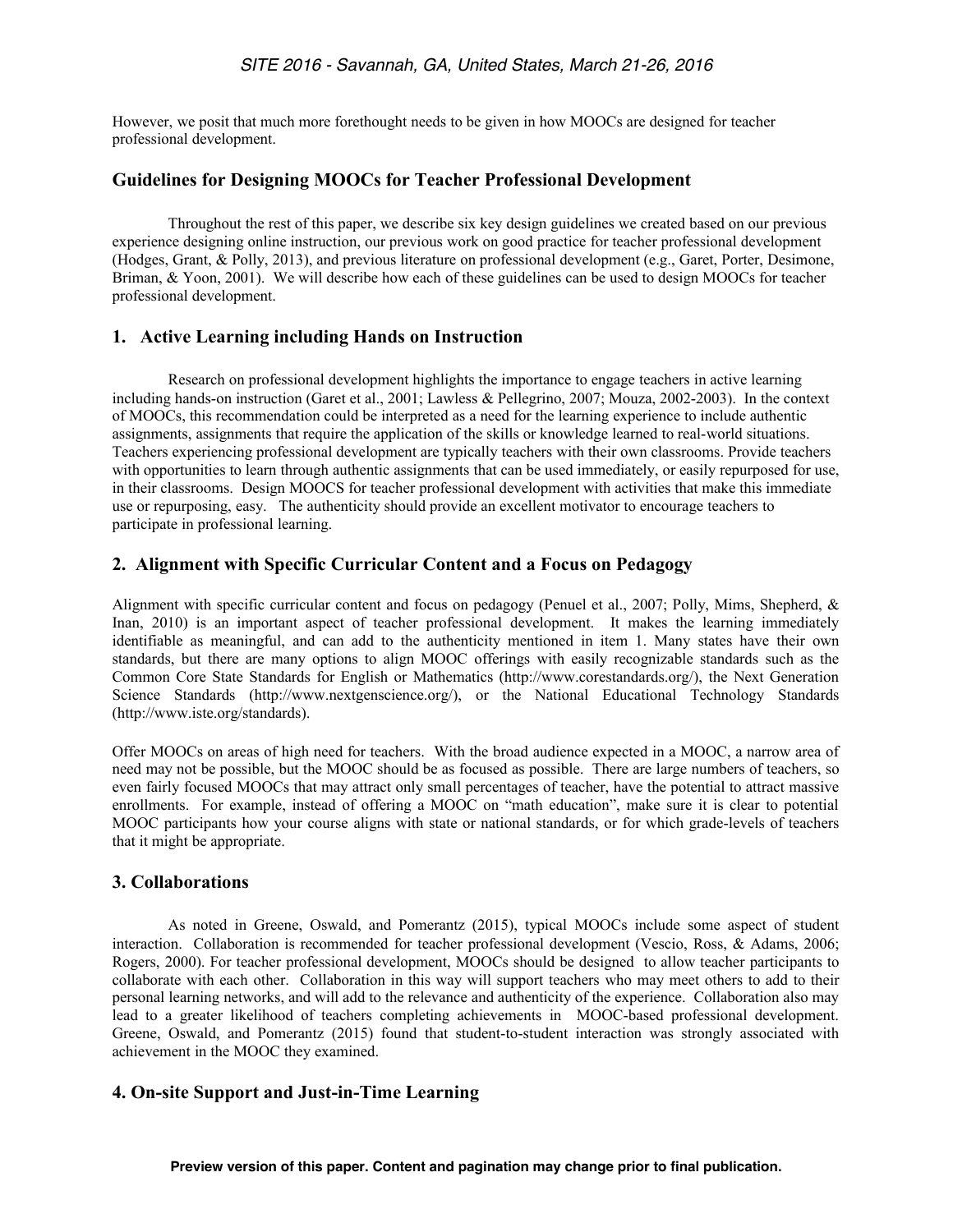On-site support and just-in-time learning (Lawless & Pellegrino, 2007; van Es & Sherin, 2008) are recommended aspects of teacher professional development. Given the nature of MOOCs, the on-site support for anyone enrolled in the MOOC is not possible. However, just-in-time learning is easily enabled by MOOC experiences. One of the many criticisms of the *sit-and-get* models of teacher professional development is the lack of transfer to actual practice from the context of the professional development experience. When teachers can access professional development when they need it, or are ready for it, it is more likely to be effective. The increasing spread of mobile devices allows teachers to have their personal learning networks with them at those just-in-time moments (Grant, M.M., & Hsu, Y-C., 2014). MOOC designers should ensure that elements in their courses are easily searchable, or allow for personal bookmarking or annotation so that individual users can find the information they need, when they need it. If MOOC providers are creating their experiences to be accessible to students with various disabilities, at least some of these search and usability issues will be ready for all students.

If schools or districts are encouraging teachers to use MOOCs for professional development, they should consider the need for on-site technical support, and even pedagogical support. However, the focus of the present paper is on the design of MOOCs, not the design of professional learning experiences at the school or district level that may incorporate MOOCs. The issue of on-site support will most likely need to be limited to well-crafted online resources to aid MOOC participants who may have difficulty.

#### **5. Remunerations**

Remunerations are recommended for teachers to participate in professional development (Cole, Simkins, & Penuel, 2002). MOOC providers, in general, cannot provide remuneration to participants. However, MOOCs can be designed to allow other entities to remunerate completers. Some MOOCs provide certificates of completion, which is one, low-level indication of completion. However, artifacts resulting from the MOOC experience are better indicators of authentic completion, and the development of some skill or competence resulting from the MOOC participation. Can MOOCs be designed to award open badges for better-than-completion participation? The artifacts could be used by school systems as evidence of professional development that could then be compensated by the systems. In time, the value of badges from some MOOCs could become valuable indicators accomplishment, and thus may provide a way of moving beyond direct pay as remuneration. There are indeed recognized challenges in designing MOOCs so that meaningful, artifact-based badges can be awarded, but there may be ways to crowdsource the award of the badges through peer feedback in the MOOCs. Readers who are interested in open badges for teachers, may be interested in reading the Randall, Harrison, and West (2013) article detailed the design of a badging system for pre-service teachers, or the more general open badge development discussion in Devedzic and Jovanovic (2015).

### **6. Sustained Learning Opportunities Over Time**

Finally, teacher professional development should include sustained learning opportunities over time (Garet et al., 2001; Howland & Wedman, 2004; Polly & Hannafin, 2010). MOOC offerings vary in the length of time in which they can be completed. It is understandable that a learning experience, like a MOOC, would have a beginning time and a suggested end, but MOOC materials and the learning communities that they may enable, should remain open to participants so that they can revisit content, assignments, and even discussions when needed. The silo-type, beginning and end of courses in learning management systems at traditional American universities has been identified as a barrier to the continued learning that may follow from structured learning experiences (Hodges  $\&$ Repman, 2011). This is an area where MOOCs could do better than *regular or traditional* university courses that are often locked down at the end of a semester.

## **Conclusion and Directions for Future Inquiry**

Teachers are enrolling in MOOCS (Seaton, Coleman, Daries, & Chuang, 2015). Given that teachers are educated professionals, recent research (Greene, Oswald, and Pomerantz, 2015) suggests that teachers may make excellent prospects for remaining in, completing, and achieving in MOOCs. However, it is our opinion that designers need to make intentional design decisions to accommodate observed needs of teachers in MOOC-based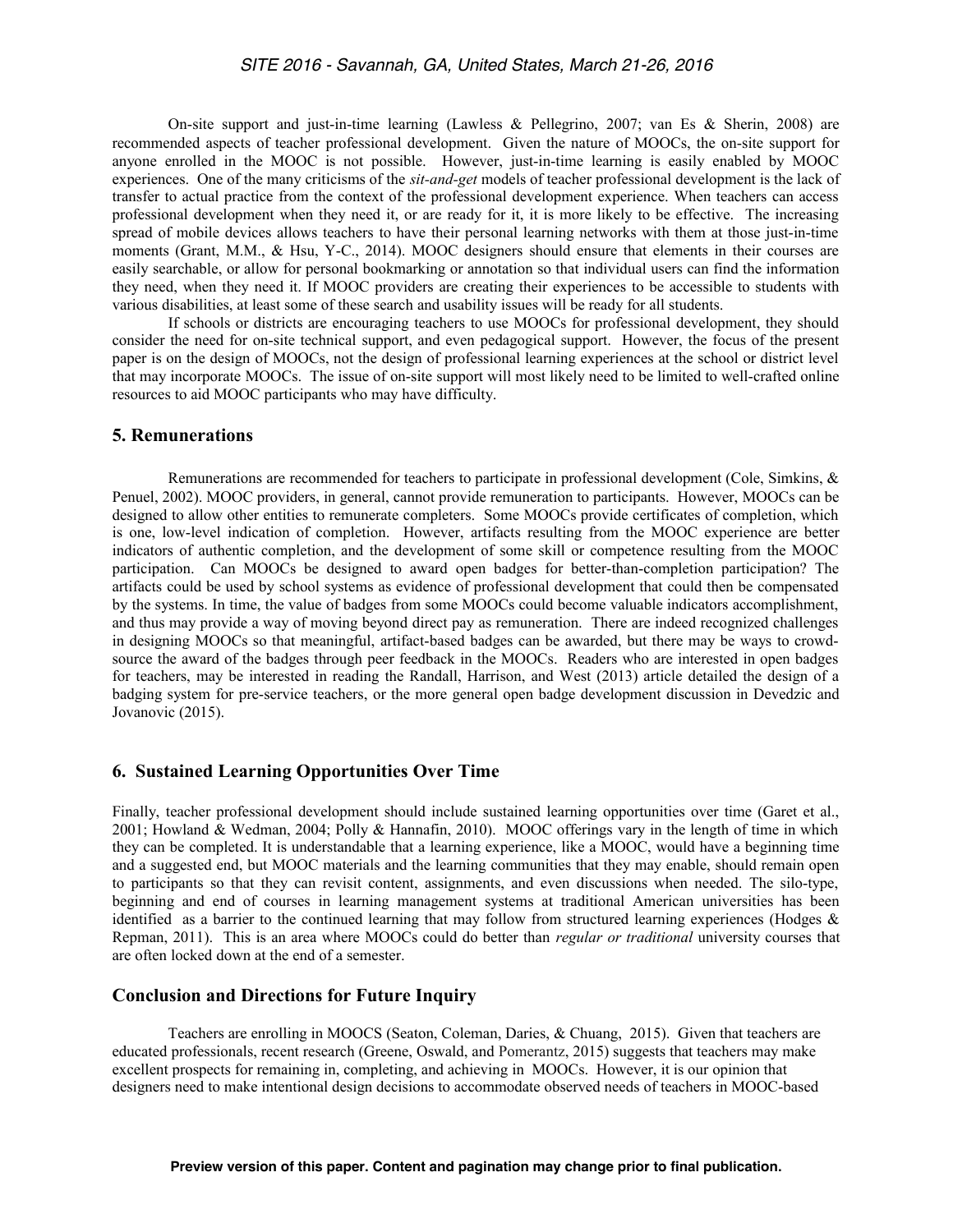professional development experiences. There are ample guidelines from the study of teacher professional development (Hodges, Grant, & Polly, 2013) to use as guides for developing MOOCs for teachers.

This paper is written from the perspective of considering the teachers' viewpoint. School system leaders may have other ideas that would either decrease or increase the interest in offerings MOOCs for teacher professional development. It would be beneficial to analyze the design requirements of MOOCs from the perspective of the stakeholders who may be recommending or verifying MOOC completion, or remunerating teachers for their successful completion of the experience. It should be noted that the literature condensed in this paper regarding effective teacher professional development was all written before MOOC professional development existed. Thus, there is a need to update the summary of literature and important findings as teacher professional development via MOOCs expands and evolves.

## **References**

- Bebell, D. J., & Petersen, R. (2015). Leveraging MOOCs for credit-granting institutions: Results from a community college pilot study. Retrieved from http://ssrn.com/abstract=2623155
- Carbone, N. (2014). Here a MOOC, There a MOOC. In S. D. Krause & C. Lowe (Eds.), *Invasion of the MOOCs: The promise and perils of Massive Open Online Courses* (pp. 193-203). Anderson, SC: Parlor Press.
- Carr, D. F. (2013, March). SXSWedu: A MOOC Love Fest. InformationWeek. Retrieved from http://www.informationweek.com/software/sxswedu-a-mooc-love-fest/d/d-id/1108967?
- Cole, K., Simkins, M., & Penuel, W.R. (2002). Learning to teach with technology: Strategies for inservice professional development. *Journal of Technology and Teacher Education, 10*(3), 431-455.
- Devedzic, V., & Jovanovic, J. (2015). Developing open badges: A comprehensive approach. *Educational Technology Research & Development*, *63*(4), 603-620. doi:10.1007/s11423-015-9388.3
- Ferriter, W.M. (2010). Digitally speaking / why teachers should try twitter. *Educational Leadership, 67*(5), 73-74
- Forte, A., Humphreys, M., & Park, T. (2012). Grassroots Professional Development: How Teachers Use Twitter. In *Proceedings of the Sixth International AAAI Conference on Weblogs and Social Media*. Retrieved

from:

http://www.aaai.org/ocs/index.php/ICWSM/ICWSM12/paper/view/4585

- Garet, M., Porter, A., Desimone, L., Briman, B., & Yoon, K. (2001). What makes professional development effective? Analysis of a national sample of teachers. *American Educational Research Journal, 38*(4), 915-945.
- Glance, D. G., Forsey, M., & Riley, M. (2013). The pedagogical foundations of massive open online courses. *First Monday, 18*(5-6). Retrieved from: http://bit.ly/1VFq6lO
- Grant, M.M., & Hsu, Y-C. (2014). Making personal and professional learning mobile: Blending mobile devices, social media, social networks, and mobile apps to support PLEs, PLNs, & ProLNs. In A.V.
- Stavros (Ed.) *Advances in communications and media research*, Volume 10 (pp. 27-46). New York: Nova Science Publishers.
- Greene, J. A., Oswald, C. A., & Pomerantz, J. (2015). Predictors of retention and retention and achievement in a massive open online course. *American Educational Research Journal, 52*(5), 925-955. doi:10.3102/0002831215584621
- Hodges, C. B. (2015). Professional development tools and technologies. In J. M. Spector (Ed.), *The SAGE Encyclopedia of Educational Technology* (pp. 591-594). Thousand Oaks, CA: SAGE. doi: http://dx.doi.org/10.4135/9781483346397.n246
- Hodges, C. B., Grant, M., & Polly, D. (2013). Beyond one-shot workshops: Three approaches to STEM teacher professional development. In R. McBride & M. Searson (Eds.), *Proceedings of Society for Information Technology & Teacher Education International Conference 2013* (pp. 4795-4800). Chesapeake, VA: Association for the Advancement of Computing in Education (AACE).
- Hodges, C.B., & Repman, J. (2011). Moving outside the LMS: Matching web 2.0 tools to instructional purpose. ELI Brief. Available at:http://www.educause.edu/Resources/MovingOutsidetheLMSMatchingWeb/235610
- Howland, J., & Wedman, J. (2004). A process model for faculty development: Individualizing technology learning. *Journal of Technology and Teacher Education, 12*(2), 239-263.
- Kleiman, G.M., Wolf, M.A., & Frye, D. (2013). *The digital learning transition MOOC for*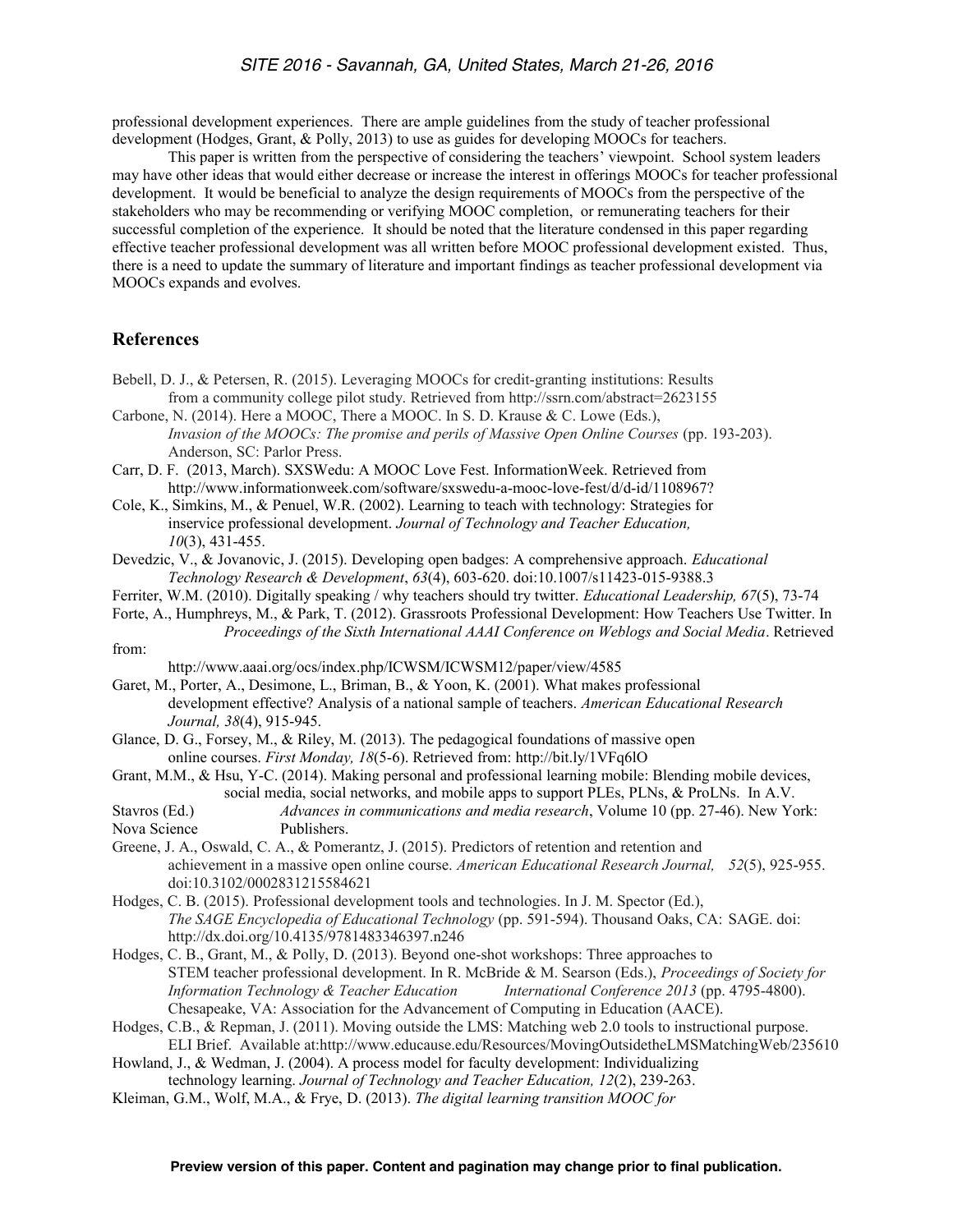*educators: Exploring a scalable approach to professional development.* Friday Institute for Educational Innovation, College of Education, NC State University. Retrieved from: http://bit.ly/1NomGES Kleiman, G. M., Wolf, M. A., & Frye, D. (2015). Educating educators: Designing MOOCs for professional learning. In P. Kim (Ed.), *Massive Open Online Courses: The MOOC revolution* (pp. 227-279). New York, NY: Routledge. Koedinger, K. R., Kim, J., Jia, J. Z., McLaughlin, E. A., & Bier, N. L. (2015, March). Learning is not a spectator sport: Doing is better than watching for learning from a MOOC. In *Proceedings of the Second (2015) ACM Conference on Learning@ Scale* (pp. 111-120). New York, NY: ACM. Lawless, K. A., & Pellegrino, J. W. (2007). Professional development in integrating technology into teaching and learning: Knowns, unknowns, and ways to pursue better questions and answers. *Review of Educational Research, 77*(4), 575-614. Lowenthal, P., & Hodges, C. (2015). In search of quality: Using Quality Matters to analyze the quality of massive, open, online courses (MOOCs). *International Review of Research in Open and Distributed Learning, 16*(5), 83-101. Retrieved from: http://www.irrodl.org/index.php/irrodl/article/view/2348 Lowenthal, P. R., Perkins, R., Hetrick, T., & Hofegartner, C. (2015, October). Teaching a MOOC: Tales from the front lines of Massive, Open, Online, Courses. Paper presented at Online Learning Consortium, Orlando, FL. Manning, C., Morrison, B. R., & McIlroy, T. (2014). MOOCs in language education and professional teacher development: Possibilities and potential. *Studies in Self-Access Learning Journal, 5*(3), 294-308. Retrieved from: http://sisaljournal.org/archives/sep14/manning\_morrison\_mcilroy/ Margaryan, A., Bianco, M., & Littlejohn, A. (2015). Instructional quality of Massive Open Online Courses (MOOCs). *Computers & Education*, *80*, 77-83. Mouza, C. (2002-2003). Learning to teach with new technology: Implications for professional development. *Journal of Research on Technology in Education, 35*(2), 272-289. Pappano, L. (2012, November). The year of the MOOC. *New York Times*. Retrieved from http://www.nytimes.com/2012/11/04/education/edlife/massive-open-online-courses-are-multiplying-at-arapid-pace.html? r=0 Pence, H. E. (2014). Are MOOCs a solution or a symptom? *Journal of Educational Technology Systems, 42*(2), 121-132. Penuel, W., Fishman, B., Yamaguchi, R., & Gallagher, L. (2007). What makes professional development effective? Strategies that foster curriculum implementation. *American Educational Research Journal, 44*(4), 921-958. Polly, D., & Hannafin, M.J. (2010). Reexamining technology's role in learner-centered professional development. *Educational Technology Research and Development, 58*(5), 557-571. Polly, D., Mims, C., Shepherd, C. E., & Inan, F. (2010). Evidence of impact: An analysis of the influence of PT3 Projects designed to transform methods courses and field experiences. *Teaching and Teacher Education*, *26*(4), 863-870. Randall, D.L., Harrison, J.B., & West, R.E. (2013). Giving Credit Where Credit Is Due: Designing Open Badges for a Technology Integration Course. *TechTrends: Linking Research and Practice to Improve Learning, 57*(6), 88-95. Rogers, D. (2000). A paradigm shift: Technology integration for higher education in the new millennium. *AACE Journal, 1*(13), 19-33. Seaton, D. T., Coleman, C., Daries, J., & Chuang, I. (2015). Enrollment in MITx MOOCs: Are we educating educators? *EDUCAUSE Review.* Retrieved from: http://bit.ly/1hrhTEn State of Virginia, (2015). *Virginia licensure renewal manual.*Virginia Department of Education Division of Teacher Education and Licensure, Richmond, VA. Retrieved from: http://tinyurl.com/7rvzybp Straumsheim, C. (2015, October). Partial credit: The 2015 Survey of Faculty Attitudes on Technology. *Inside HigherEd*. Retrieved from https://www.insidehighered.com/news/ survey/partial-credit-2015-survey-faculty-attitudes-technology Tepe, L. (2015, April). The next experiment in education. *Time*. Retrieved from: http://time.com/3818184/the-next-experiment-in-education/ van Es, E. A., & Sherin, M. G. (2008). Learning to notice in the context of a video club.

*Teaching and Teacher Education, 24*(2), 244-276.

Vescio, V., Ross, D., & Adams, A. (2006). *A review of research on professional learning*